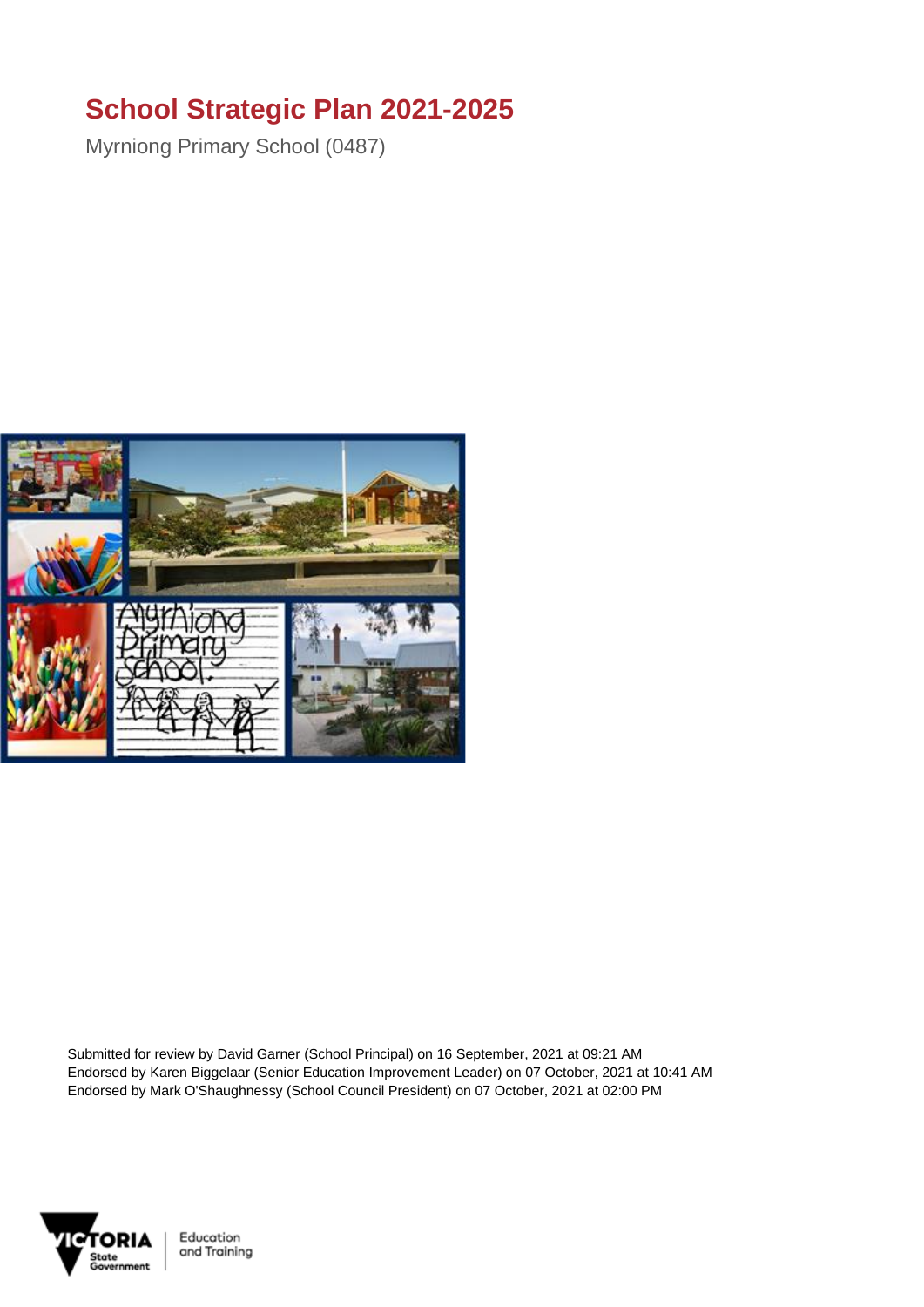## **School Strategic Plan - 2021-2025**

Myrniong Primary School (0487)

| <b>School vision</b>        | Myrniong Primary is committed to providing a learning environment and educational programs, which will motivate, challenge and<br>support students to become lifelong learners. The school aims to maximise student potential in a safe and caring community in which<br>academic achievement, positive self-esteem, and the rights of all are highly valued and respected.<br>**(please note it is a key improvement strategy of this SSP to redefine the vision and values of the school and embed these in<br>everyday practice.)                                                                                                                                                                                                                                                                                                                                                                                                                                                                                                                                                                                                                                                                                                                                                                                                                                                                                                                                                                                                                                                                                                                                                                                  |
|-----------------------------|-----------------------------------------------------------------------------------------------------------------------------------------------------------------------------------------------------------------------------------------------------------------------------------------------------------------------------------------------------------------------------------------------------------------------------------------------------------------------------------------------------------------------------------------------------------------------------------------------------------------------------------------------------------------------------------------------------------------------------------------------------------------------------------------------------------------------------------------------------------------------------------------------------------------------------------------------------------------------------------------------------------------------------------------------------------------------------------------------------------------------------------------------------------------------------------------------------------------------------------------------------------------------------------------------------------------------------------------------------------------------------------------------------------------------------------------------------------------------------------------------------------------------------------------------------------------------------------------------------------------------------------------------------------------------------------------------------------------------|
| <b>School values</b>        | Cooperation, Respect, Acceptance, Resilience, Do your best<br>** (please note it is a key improvement strategy of this SSP to redefine the vision and values of the school and embed these in<br>everyday practice.)                                                                                                                                                                                                                                                                                                                                                                                                                                                                                                                                                                                                                                                                                                                                                                                                                                                                                                                                                                                                                                                                                                                                                                                                                                                                                                                                                                                                                                                                                                  |
| <b>Context challenges</b>   | Our school size (just under 200 students) and demographic provide a diverse range of needs within a medium-sized workforce<br>budget and structure. This presents both opportunity, but also a challenge in trying put in place those structures and resources that<br>will help to bring about the improvement aligned to the goals of the new SSP. From our SSE and Review, our key challenges are<br>also in building in student voice and agency into our school-wide structures and curriculum, and in our ability to MAINTAIN consistent<br>growth data, in a school where size often dictates cohort fluctuations. Whilst we have established clear "ways of working" at<br>Myrniong over the past three years, our models and key improvement strategies are at a point of review and renewal; this will be a<br>key challenge moving forward:<br>- The Panel found that the school had extensive student leadership opportunities in place and some avenues for students to reflect<br>on their learning within the structure of the instructional models. However, there were few opportunities for students to consistently<br>influence curriculum design and to have ownership of their learning, particularly in goal-setting.<br>- The Panel concluded that whole-school instructional models were in place and that progress was being made in using evidence-<br>based teaching and learning approaches, particularly through the Professional Learning Community (PLC) approach. They found<br>there was a focus on explicit teaching within the instructional model, but that opportunities for feedback on practice and differentiation<br>of learning activities were not consistently embedded. |
| Intent, rationale and focus | Our school is trying to achieve greater student agency and voice in their learning. This is so that student engagement can be<br>increased, in order to continue to improve student learning growth. A priority in obtaining this will be to:<br>- redefine our vision and values with ALL members of the school community;<br>- rationalise and refine our instructional models;<br>- build teacher content knowledge and practice in designing and delivering a differentiated learning experience based on science and                                                                                                                                                                                                                                                                                                                                                                                                                                                                                                                                                                                                                                                                                                                                                                                                                                                                                                                                                                                                                                                                                                                                                                                             |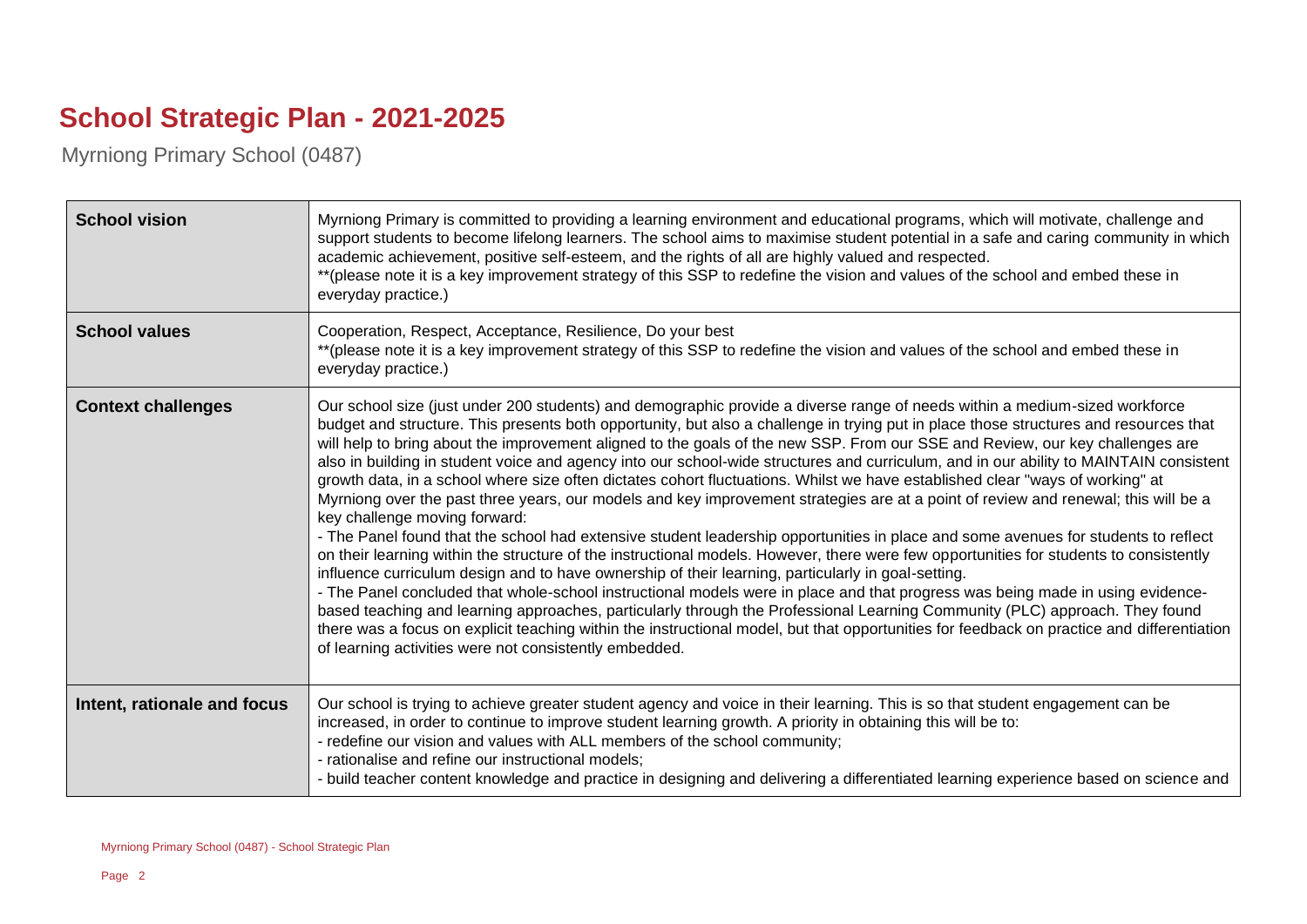|  | research:<br>- develop student voice and agency in learning through goal-setting and feedback; |
|--|------------------------------------------------------------------------------------------------|
|  | - strengthen student wellbeing structures and social competencies curriculum;                  |
|  | - strengthened PLC structures through inclusion in the PLC initiative                          |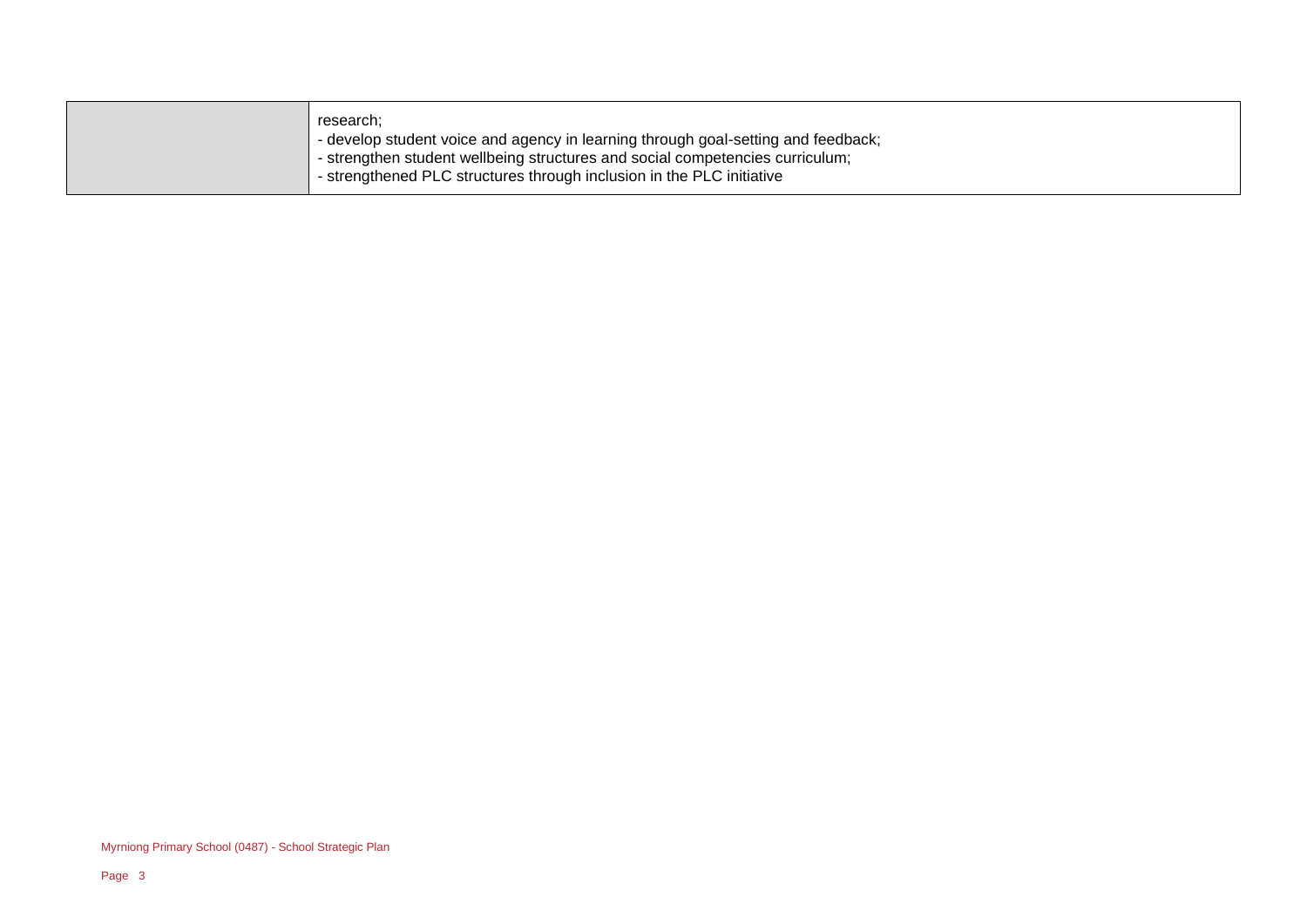## **School Strategic Plan - 2021-2025**

Myrniong Primary School (0487)

| Goal 1     | To improve student learning growth in literacy and numeracy.                                                                                                                                                                                                                                                                                        |
|------------|-----------------------------------------------------------------------------------------------------------------------------------------------------------------------------------------------------------------------------------------------------------------------------------------------------------------------------------------------------|
| Target 1.1 | <b>NAPLAN</b><br>• improve above benchmark growth in Reading from 29 per cent in 2021 to 35 per cent by 2024<br>• decrease the below benchmark growth in Reading from 24 per cent in 2021 to 15 per cent in<br>2024, in Numeracy from 24 per cent in 2021 to 20 per cent in 2024 and in Writing from 50 per<br>cent in 2021 to 25 per cent in 2024. |
| Target 1.2 | <b>NAPLAN</b><br>• decrease the percentage of Year 5 students in the bottom two bands for Writing from 29 per<br>cent in 2021 to 15 per cent in 2024<br>• increase the percentage of Year 5 students in the top two bands for Writing from 24 per cent in<br>2021 to 30 per cent in 2024.                                                           |
| Target 1.3 | <b>Staff Opinion Survey</b><br>Improve the positive endorsement for:<br>• Teaching and Learning - Evaluation Module from 67 per cent in 2020 to 80 per cent in 2024<br>• Teaching and Learning – Planning Module from 77 per cent in 2020 to 85 per cent in 2024.                                                                                   |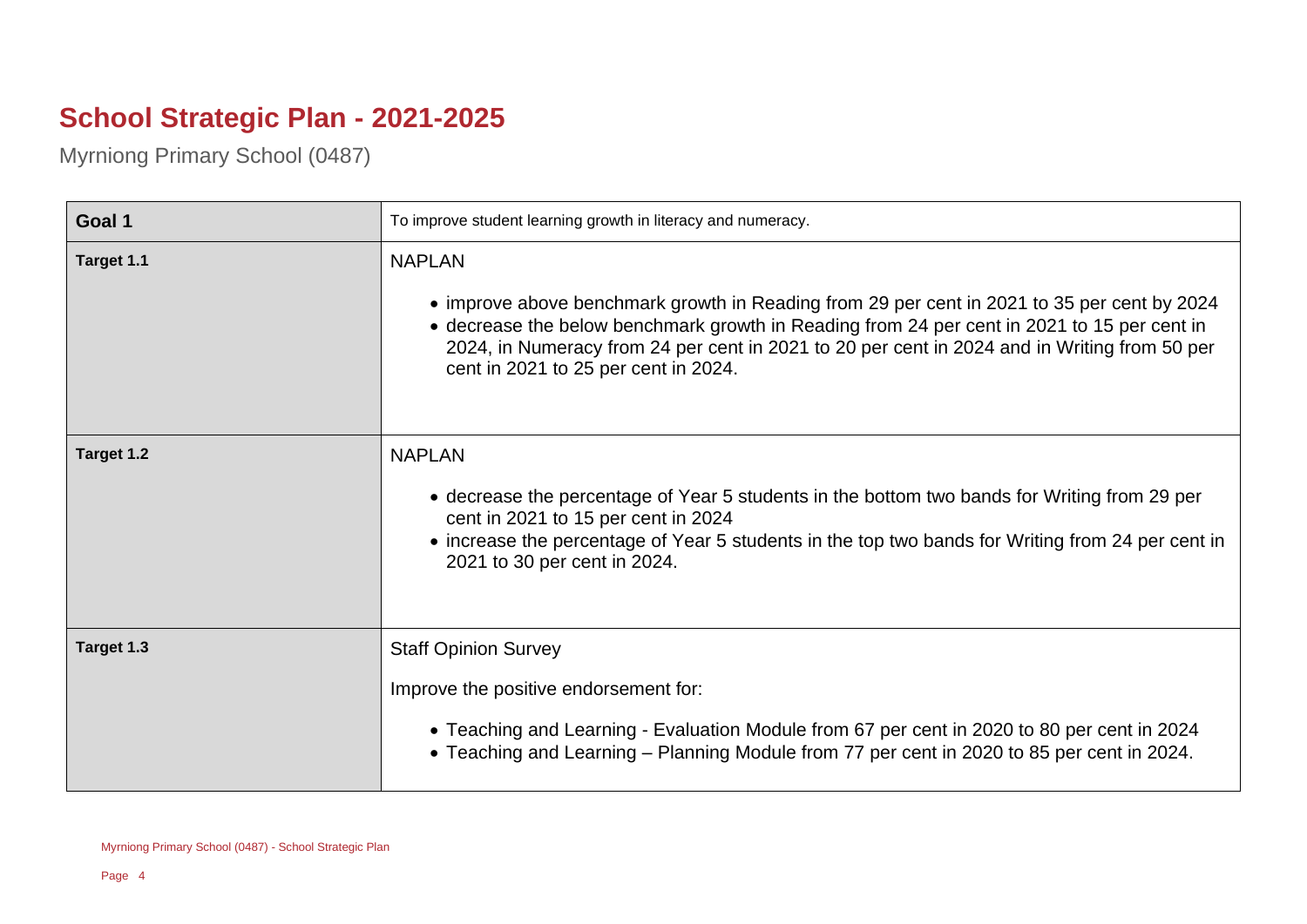| <b>Key Improvement Strategy 1.a</b><br><b>Building practice excellence</b> | Refine and embed the agreed instructional models across the school.                                                                                                                                                    |
|----------------------------------------------------------------------------|------------------------------------------------------------------------------------------------------------------------------------------------------------------------------------------------------------------------|
| <b>Key Improvement Strategy 1.b</b><br>Evaluating impact on learning       | Build staff capability through the Professional Learning Communities model.                                                                                                                                            |
| <b>Key Improvement Strategy 1.c</b><br>Curriculum planning and assessment  | Build teacher capacity to effectively utilise data to design learning to meet each student's point of need.                                                                                                            |
| Goal 2                                                                     | To enhance student engagement in learning.                                                                                                                                                                             |
| Target 2.1                                                                 | <b>Attitudes to School Survey</b><br>Increase the positive endorsement for:<br>• Student Voice and Agency from 75 per cent in 2019 to 85 per cent in 2024<br>• Effort from 77 per cent in 2019 to 85 per cent in 2024. |
| Target 2.2                                                                 | <b>Parent Opinion Survey</b><br>• increase the positive endorsement for Student Voice and Agency from an average of 84<br>percent from 2017-19 to an average of 85 per cent from 2021-24.                              |
| Target 2.3                                                                 | <b>Staff Opinion Survey</b>                                                                                                                                                                                            |

 $\overline{\phantom{a}}$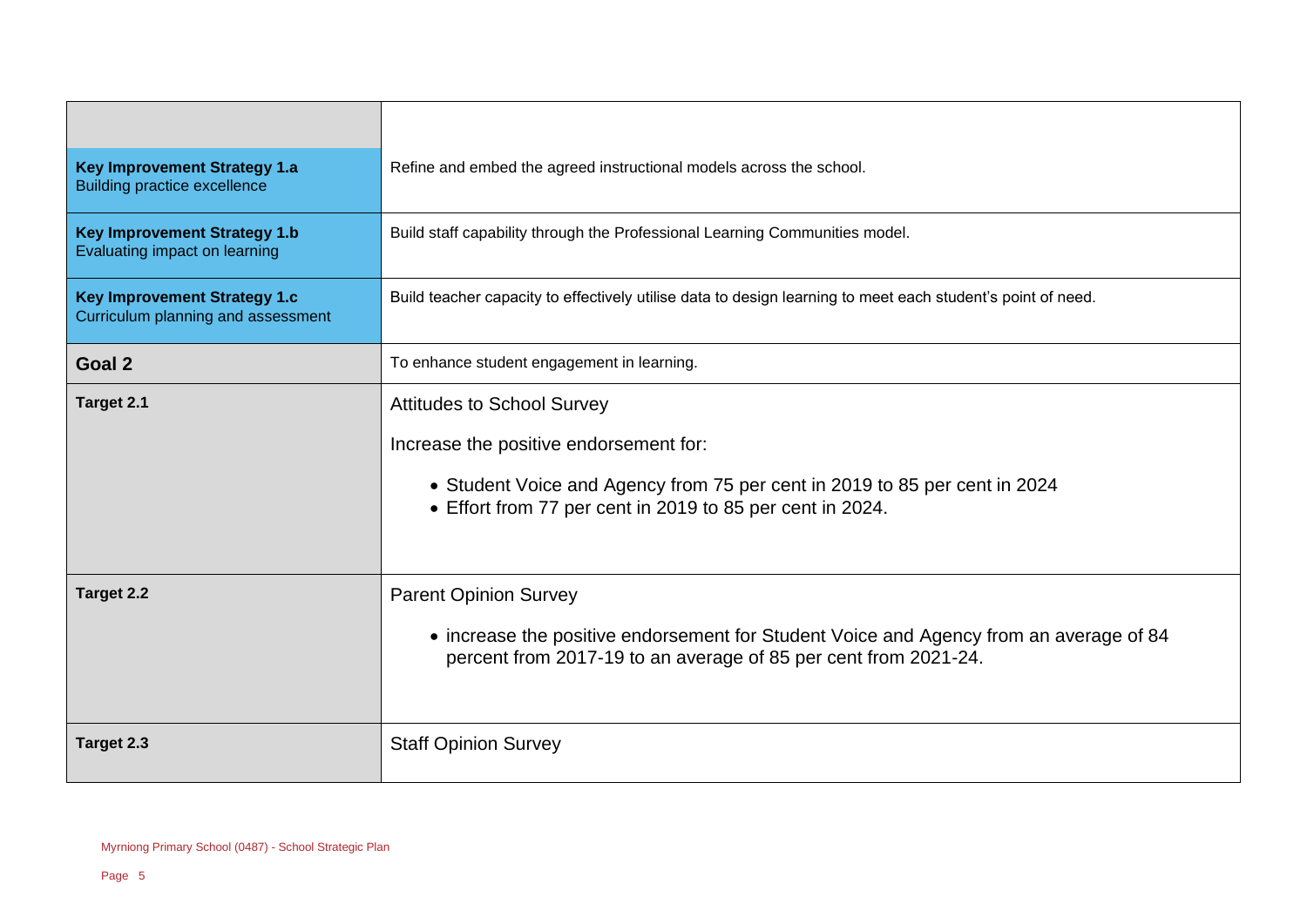|                                                                                         | Increase the positive endorsement for:<br>• Use Student Feedback to Improve Practice from 46 per cent in 2020 to 75 per cent in 2024        |
|-----------------------------------------------------------------------------------------|---------------------------------------------------------------------------------------------------------------------------------------------|
|                                                                                         | • Focus Learning on Real-life problems from 54 per cent in 2020 to 75 per cent in 2024.                                                     |
| <b>Key Improvement Strategy 2.a</b><br>Empowering students and building school<br>pride | Build teacher and student knowledge and understanding of authentic student voice and agency.                                                |
| <b>Key Improvement Strategy 2.b</b><br>Empowering students and building school<br>pride | Build teacher and student capacity to develop and achieve student personal goals.                                                           |
| <b>Key Improvement Strategy 2.c</b><br>Intellectual engagement and self-<br>awareness   | Build teacher and student capacity to give and receive feedback.                                                                            |
| Goal 3                                                                                  | To maximise health and wellbeing for all students.                                                                                          |
| Target 3.1                                                                              | <b>Attitudes to School Survey</b>                                                                                                           |
|                                                                                         | Improve the positive endorsement of:                                                                                                        |
|                                                                                         | • Sense of Confidence from 78 per cent in 2019 to 85 per cent in 2024<br>• Teacher Concern from 77 per cent in 2019 to 85 per cent in 2024. |
| Target 3.2                                                                              | <b>Parent Opinion Survey</b>                                                                                                                |